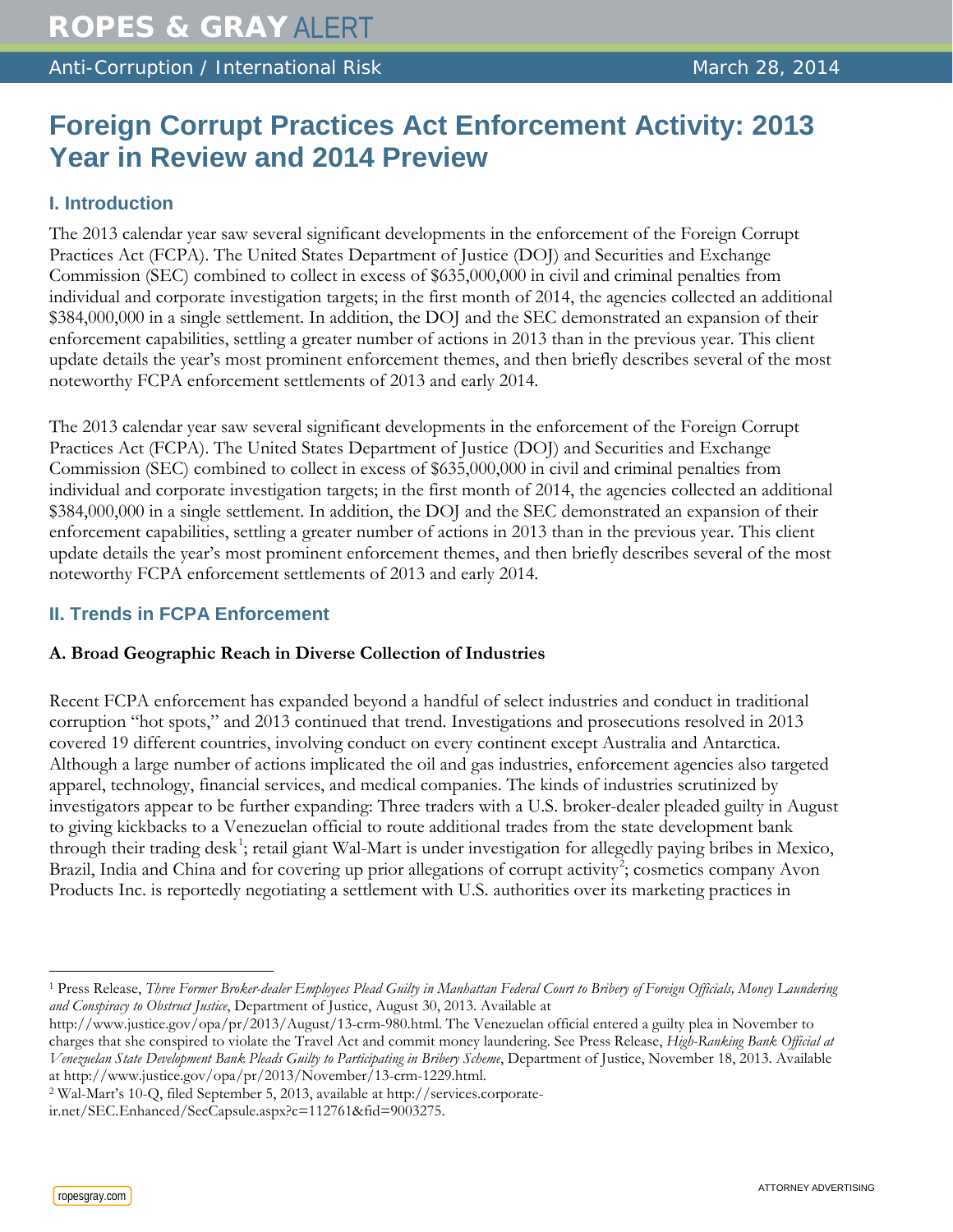China<sup>[3](#page-1-0)</sup>; and published reports last year stated that the SEC was examining several Hollywood film studios' interactions with the state agencies that control Chinese filmmaking and distribution.<sup>[4](#page-1-1)</sup>

## **B. Higher Settlement Amounts**

In 2013, the DOJ and SEC together collected over \$635 million in penalties, disgorgement and interest through negotiated settlements – nearly two and a half times the total collected in 2012, although well short of the \$1.8 billion collected by the agencies in 2010. Even before the November announcement of the Weatherford settlement, a DOJ official said that 2013 was already the fifth-biggest year in the statute's history for penalties paid.<sup>[5](#page-1-2)</sup> Two of last year's settlements – those of Weatherford International and Total S.A. – were added to the list of the ten largest FCPA resolutions of all time, with the January 2014 Alcoa settlement also joining the all-time top ten list.

The average corporate penalty paid in 2013 was \$74 million, in line with settlements paid out in 2011, but more than double the average penalty paid in 2012. There are indications that larger penalties are becoming the norm: cosmetics manufacturer Avon disclosed in August 2013 that DOJ and SEC had rejected its settlement offer of \$12 million for charges of improper promotion practices in China,<sup>[6](#page-1-3)</sup> and the company wrote in its October 2013 filing that counteroffers from the SEC staff were unreasonably high.<sup>[7](#page-1-4)</sup> The rising cost of FCPA enforcement is illustrated by the December 2013 announcement of a \$32 million government settlement with construction company Bilfinger SE, to resolve charges that Bilfinger used bribery to obtain a contract on a Nigerian gas pipeline project. In contrast, Willbros Group, Bilfinger's joint venture partner on the same Nigerian project, paid only \$22 million in 2008 to settle both allegations relating to its conduct on the project, as well as unrelated charges of bribes paid by Willbros in connection with an Ecuadorian gas pipeline project.<sup>[8](#page-1-5)</sup>

## **C. Increase in Self-Reporting**

Enforcement authorities have placed an increased emphasis on encouraging self-reporting by corporations this year, and in turn appear to be exercising prosecutorial discretion when cooperative companies lead thorough investigations and voluntarily disclose relevant information. Both Ralph Lauren and Diebold received conspicuous praise from investigators for responsible corporate citizenship and self-reporting: In announcing the Ralph Lauren resolution, DOJ said its decision to grant the company a non-prosecution agreement was based on Ralph Lauren's "extensive, thorough, and timely cooperation, including selfdisclosure of the misconduct, voluntarily making employees available for interviews, making voluntary

<span id="page-1-0"></span> $\overline{a}$ <sup>3</sup> Richard L. Cassin, *Feds reject Avon settlement offer*, The FCPA Blog, August 1, 2013. Available at

http://www.fcpablog.com/blog/2013/8/1/feds-reject-avon-settlement-offer.html.

<span id="page-1-1"></span><sup>4</sup> Michael Cieply, *Inquiry Into China Film Trade Unnerves Hollywood*, New York Times, February 17, 2013. Available at

http://www.nytimes.com/2013/02/18/business/sec-inquiry-into-china-film-trade-unnerves-hollywood.html.

<span id="page-1-2"></span><sup>5</sup> George J. Terwilliger III, et al., *Senior US officials discuss FCPA enforcement trends and activity*, Morgan Lewis, November 22, 2013.

Available at http://www.lexology.com/library/detail.aspx?g=ccaf9bfe-f9cf-4ddf-add6-39ca236519ae.

<span id="page-1-3"></span><sup>6</sup> Richard L. Cassin, *Feds reject Avon settlement offer*, The FCPA Blog, August 1, 2013. Available at

http://www.fcpablog.com/blog/2013/8/1/feds-reject-avon-settlement-offer.html.

<span id="page-1-4"></span><sup>7</sup> Richard L. Cassin, *Avon: SEC wants 'significantly greater' FCPA penalty*, The FCPA Blog, October 31, 2013. Available at

http://www.fcpablog.com/blog/2013/10/31/avon-sec-wants-significantly-greater-fcpa-penalty.html.

<span id="page-1-5"></span><sup>8</sup> Mike Koehler, *Of Note from the Bilfinger Enforcement Action*, FCPA Professor, December 11, 2013. Available at http://www.fcpaprofessor.com/of-note-from-the-bilfinger-enforcement-action.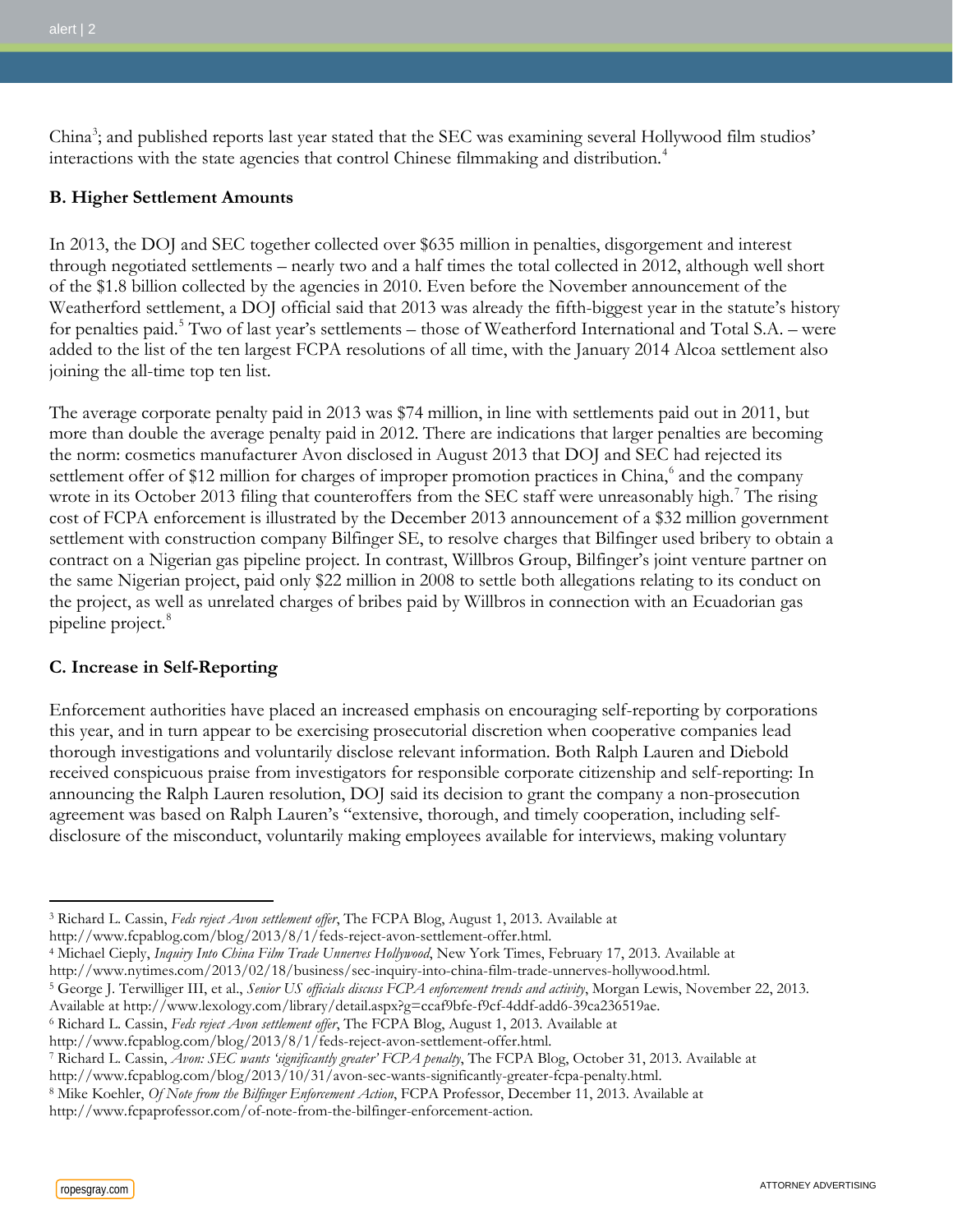document disclosures, conducting a worldwide risk assessment, and making multiple presentations to the Department on the status and findings of the internal investigation and the risk assessment." <sup>[9](#page-2-0)</sup>

Other companies currently under investigation are also conducting their own internal reviews in cooperation with the government. Wal-Mart – which reportedly decided to disclose allegations of bribery to U.S. authorities after it learned the *New York Times* was planning an investigative series on the company<sup>[10](#page-2-1)</sup> – has disclosed to investors that it spent \$43 million on FCPA compliance investigations and inquiries in the third quarter of 2013 alone. Wal-Mart has proceeded to make voluntary disclosures to the government, rather than being subject to subpoena. As discussed previously, Avon has also disclosed increased compliance costs to investors. So has British pharmaceutical manufacturer GlaxoSmithKline, which has been widely reported to be under investigation by Chinese authorities for possible bribery of health care professionals in that country, and whose board of directors authorized an independent internal investigation of Chinese sales practices in response to those reports.

Instances of self-reporting may have been spurred by the whistleblower provisions of the Dodd-Frank Act; some commentators have speculated that the desire to avoid large payouts to whistleblowers might motivate companies to report allegations after only preliminary investigation.<sup>[11](#page-2-2)</sup> According to the *Wall Street Journal*, GlaxoSmithKline began its investigation in China after an anonymous whistleblower tip was sent to executives, compliance officers, and the board of the company.<sup>12</sup>

#### **D. Focus on Individual Prosecutions**

2013 also saw a greater emphasis on pursuing FCPA liability for individuals. Then Acting Assistant Attorney General Mythili Raman told an audience last June that "we are now – more than ever – holding individual wrongdoers to account." In a speech in November, SEC enforcement co-director Andrew Ceresney trumpeted the agency's progress in pursuing individuals as well as companies, noting that individual cases have "great deterrent value."<sup>[13](#page-2-4)</sup> Ceresney acknowledged, however, that cases against individuals pose different challenges: While corporations seldom have gone to trial in the history of the FCPA, individuals facing fines or criminal convictions are much more likely to hold the government to its burden of proof. In some cases, individual prosecutions also pose jurisdictional difficulties that corporate resolutions do not.

Enforcement agencies resolved a number of individual cases in 2013. Among them, the DOJ in April settled a two-year-old action with Uriel Sharef, a former executive with Siemens, who was accused of orchestrating a bribery scheme for Siemens to obtain a contract to produce national ID cards in Argentina.<sup>[14](#page-2-5)</sup> Two executives of U.S.-based Lufthansa subsidiary Bizjet International also pled guilty in April to charges of bribing state

<span id="page-2-0"></span><sup>9</sup> Press Release, *Ralph Lauren Corporation Resolves Foreign Corrupt Practices Act Investigation and Agrees to Pay \$882,000 Monetary Penalty*, Department of Justice, April 22, 2013. Available at http://www.justice.gov/opa/pr/2013/April/13-crm-456.html. <sup>10</sup> David Voreacos and Greg Farrell, *Wal-Mart Not Alone in Late Disclosure of Bribe Probe*, Bloomberg, May 17, 2012. Available at

<span id="page-2-2"></span><span id="page-2-1"></span>http://www.bloomberg.com/news/2012-05-17/wal-mart-reluctance-to-reveal-bribery-is-common-business-posture.html. <sup>11</sup> Lucinda Low, et al., *FCPA Self-Reporting and the Effects of the Dodd-Frank Whistleblower Provisions: A New Calculus*, PLI, May 5, 2011. Available at http://www.steptoe.com/assets/htmldocuments/PLI%20FCPA%20-%20FCPA%20Self-Reporting%20- %20May%202011.pdf.

<span id="page-2-3"></span><sup>12</sup> Christopher Matthews and Jessica Hodgson, *GlaxoSmithKline Probes Bribe Allegations in China*, Wall Street Journal, June 12, 2013. Available at http://online.wsj.com/news/articles/SB10001424127887324798904578529413574312372.

<span id="page-2-4"></span><sup>13</sup> Andrew Ceresny, *Keynote Address at the International Conference on the Foreign Corrupt Practices Act*, November 19, 2013. Text available at http://www.sec.gov/News/Speech/Detail/Speech/1370540392284.

<span id="page-2-5"></span><sup>14</sup> Press Release, *Former Siemens Executive Uriel Sharef Settles Bribery Charges*, US Securities and Exchange Commission, April 16, 2013. Available at http://www.sec.gov/litigation/litreleases/2013/lr22676.htm.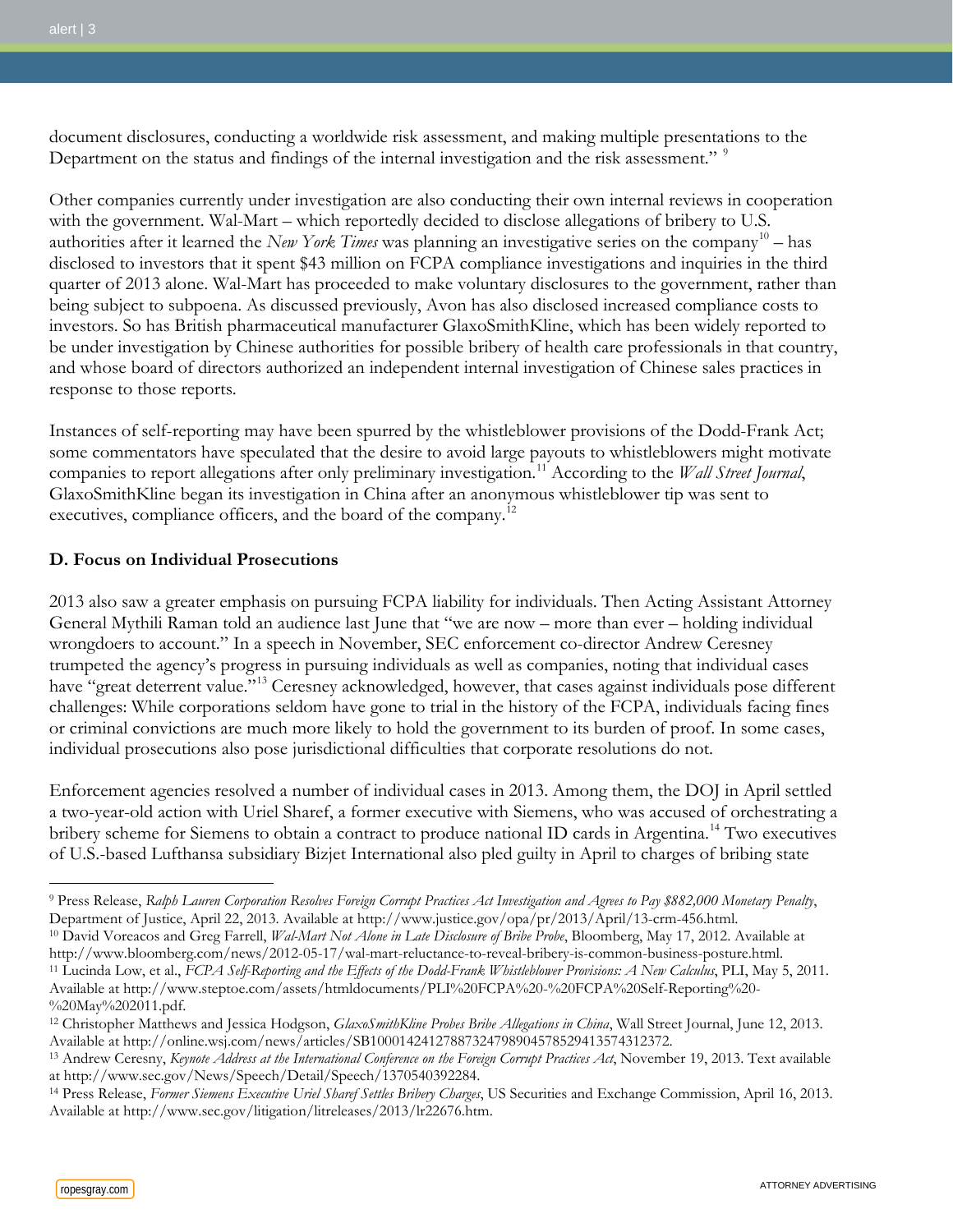agencies in Mexico, Brazil and Panama in exchange for airplane maintenance contracts. Two executives of a French power and transportation company (unnamed by the government, but reported in the media to be Alstom, S.A.) pled guilty in April and July 2013 to bribing Indonesian officials to obtain a \$118 million contract for power-related services, while a third executive was indicted for the same conduct.<sup>[15](#page-3-0)</sup> The focus on individual prosecutions continued in January 2014, when the United States Attorney's Office for the District of New Jersey unsealed charges against two former chief executive officers of Petro Tiger Ltd, a British Virgin Islands oil and gas company with operations in Colombia and offices in New Jersey, related to an alleged bribery scheme to pay Colombian officials to secure approval for a \$39 million oil services contract. In the same January announcement, U.S. officials also disclosed that Petro Tiger's former general counsel had pled guilty in November 2013 to bribery and fraud charges related to the same conduct.<sup>[16](#page-3-1)</sup> Shortly after the unsealing of these charges, former PetroTiger co-CEO Kurt Hammarskjold pled guilty on February 18, 2014 to the criminal information charging him with conspiracy to violate the FCPA and to commit wire fraud in connection with the Colombian scheme.<sup>[17](#page-3-2)</sup>

However, Ceresney's cautions about the challenges of enforcement against individuals also were realized. Two additional executives from Bizjet International remain abroad and have not been arraigned on their indictments.[18](#page-3-3) Two executives of Terra Telecommunications who were convicted of bribing employees of a state-owned Haitian telecommunications company have appealed to the Eleventh Circuit, arguing that the payment recipients were not "foreign officials" under the FCPA; the statute's definition of "foreign official" has never been evaluated by a federal appellate court.<sup>[19](#page-3-4)</sup> Finally, two federal judges in New York in February 2013 examined the question of when personal jurisdiction over a foreign executive is established under the FCPA, reaching very different conclusions. United States District Court Judge Shira Scheindlin dismissed the civil case against a Siemens executive, Herbert Steffen, ruling that Steffen did not have "minimum contacts" with the United States, nor was his behavior in encouraging the payment of bribes in Argentina directed at causing harm here.<sup>20</sup> United States District Court Judge Richard Sullivan, however, ruled that the SEC had established jurisdiction over a Hungarian executive of Magyar Telekom because the executive's actions in falsifying the company's books to conceal payments in Macedonia were designed to violate U.S. securities regulations, and thus were directed at the United States.<sup>[21](#page-3-6)</sup> As the 2013 record reflects, individual challenges to the FCPA seem likely to drive future interpretation and application of the statute.

<span id="page-3-0"></span><sup>15</sup> Press Release, *Former Senior Executive of French Power Company Charged in Connection with Foreign Bribery Scheme*, Department of Justice, July 30, 2013. Available at http://www.justice.gov/opa/pr/2013/July/13-crm-862.html.

<span id="page-3-1"></span><sup>16</sup> U.S. Attorney's Office, District of New Jersey, *Foreign Bribery Charges Unsealed against Former Chief Executive Officers of Oil Services Company*, Press Release 14-005, Jan. 6, 2014.

<span id="page-3-2"></span><sup>17</sup> Press Release, *Four Former Executives of Lufthansa Subsidiary Bizjet Charged with Foreign Bribery*, Department of Justice (Apr. 5, 2013), available at http://www.justice.gov/opa/pr/2013/April/13-crm-388.html.

<span id="page-3-3"></span><sup>18</sup> Samuel Rubenfeld, *FCPA 'Foreign Official' Question Reaches Appellate Spotlight in Esquenazi Case*, Wall Street Journal, October 10, 2013. Available at http://blogs.wsj.com/riskandcompliance/2013/10/10/fcpa-foreign-official-question-reaches-appellatespotlight/.

<span id="page-3-4"></span><sup>&</sup>lt;sup>19</sup> Opinion and Order, *US Securities and Exchange Commission v. Uriel Sharef et al.*, 1:11-cv-09073-SAS, February 19, 2013. Steffen was the only one of the six Siemens individual executives to actively contest the SEC's charges: as discussed above, Uriel Sharef and two other executives settled with the Commission; the SEC voluntarily dismissed charges against another defendant; and Judge Scheindlin entered default judgments against the remaining two defendants in February 2014.

<span id="page-3-5"></span><sup>&</sup>lt;sup>20</sup> Memorandum and Order, *US Securities and Exchange Commission v. Elek Straub et al.*, 1:11-cv-09645-RJS, February 8, 2013. See also Benjamin Gruenstein, *Upswing in FCPA Cases Results in Increased Judicial Oversight*, New York Law Journal, July 8, 2013. Available at http://www.newyorklawjournal.com/PubArticleNY.jsp?id=1202609540508&slreturn=20131119103916.

<span id="page-3-6"></span><sup>21</sup> *See* ACI Conference Agenda, http://www.fcpaconference.com/agenda.html.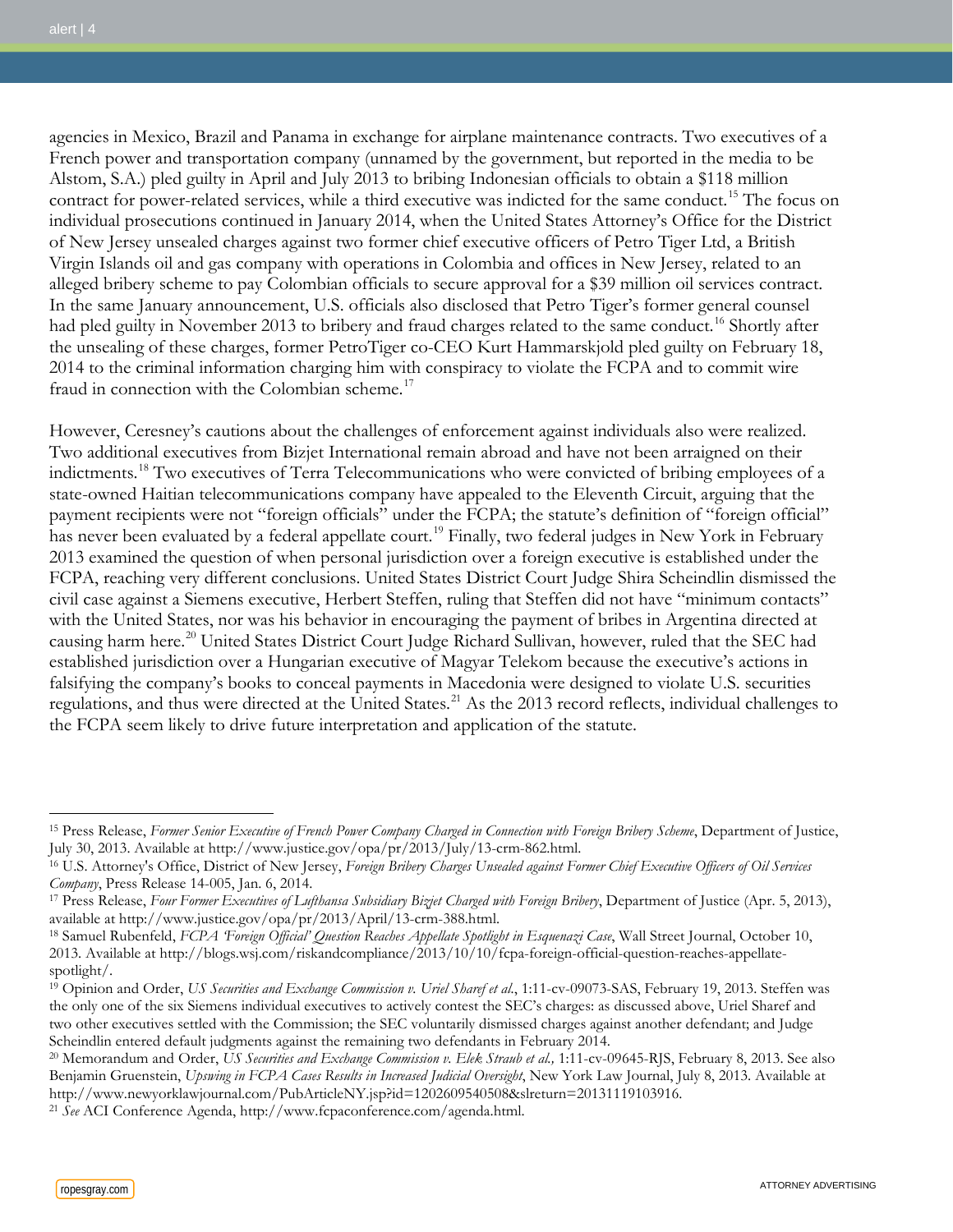# **E. Use of Third-Party Intermediaries as Conduits for Improper Benefits**

Regulators also remained focused on matters in which foreign officials receive improper payments through third-party intermediaries. At a November 2013 international anti-corruption conference,<sup>[22](#page-4-0)</sup> SEC FCPA Unit Chief Kara Brockmeyer noted that two-thirds or more of her team's cases have fact patterns involving the use of intermediaries, and several of last year's notable settlements featured such allegations. In the Ralph Lauren action, the company's Argentine subsidiary routed payments to a customs vendor, who in turn provided improper benefits to public officials in exchange for obtaining necessary paperwork for imports, approving customs clearance of items without documentation, and circumventing inspection protocols. Similarly, oil and gas company Parker Drilling entered into a three-year deferred prosecution agreement with the DOJ and reached a parallel civil settlement with the SEC in April 2013 over improper payments and entertainment provided to Nigerian government officials. In the Parker Drilling case, the payments at issue were not made directly by the company, but rather through an intermediary agent with whom Parker Drilling allegedly contracted through its law firm. Allegations made by SEC against Stryker Corporation also included a claim that the company's Mexican subsidiary directed a law firm to pay approximately \$46,000 to a Mexican government official in order to win a contract bid, which payment was then booked by the Mexican subsidiary as a legitimate legal expense.

Travel agencies also remain third parties of interest to both domestic and foreign regulators. In China, travel vendors are at the center of the country's investigation into bribery of doctors by GlaxoSmithKline's Chinese affiliate.[23](#page-4-1) Like the use of the law firms in the Parker Drilling and Stryker settlements, the use of travel vendors potentially permits improper payments to be disguised as travel and entertainment costs, or general marketing expenses. In industries that have large travel and marketing budgets, the potential for misuse of these vendors increases. Although travel agency payments did not appear to be a major component in the FCPA resolutions announced in 2013, these vendors' roles in ongoing investigations around the world increase the likelihood that U.S. regulators will be closely attuned to travel expenditures in the coming years.

## **F. Increased Collaboration with Foreign Regulators**

Enforcement of the FCPA in 2013 also saw a significant increase in cross-border collaboration between United States regulators and foreign regulatory bodies, due both to strengthened foreign bribery laws abroad as well as increased information-sharing with foreign law enforcement agencies. At the June 2013 Global Anti-Corruption Congress, Acting Assistant Attorney General Mythili Raman noted that increased foreign involvement in international bodies like the OECD Working Group on Bribery demonstrates that "we are cooperating with foreign law enforcement on foreign bribery cases more closely today than at any time in history."<sup>[24](#page-4-2)</sup>

The most prominent example of this trend last year was the investigation of French oil and gas corporation Total, S.A., which represents the first collaborative effort under the FCPA by U.S. and French authorities. Following the DOJ's settlement with Total, French enforcement authorities requested that four company

 $\overline{a}$ <sup>22</sup> David Barboza, *Glaxo Used Travel Firms in Bribery, China Says*, N.Y. Times (July 15, 2013), available at

<span id="page-4-0"></span>http://www.nytimes.com/2013/07/16/business/global/glaxo-used-travel-firms-in-bribery-china-says.html?\_r=0.<br><sup>23</sup> Michael Martina, *GSK Used Travel Agencies for China Bribes: Police*, Reuters (July 15, 2013), available [here.](http://www.reuters.com/article/2013/07/15/us-gsk-china-idUSBRE96E02520130715)

<span id="page-4-1"></span>

<span id="page-4-2"></span><sup>&</sup>lt;sup>24</sup> Order Instituting Cease-and-Desist Proceedings Pursuant to Section 21C of the Securities Exchange Act of 1934, Making

Findings, and Imposing a Cease-and-Desist Order and Disgorgement, *In the Matter of Koninklijke Philips Electronics N.V.*, (Apr. 5,

<sup>2013),</sup> available at http://www.sec.gov/litigation/admin/2013/34-69327.pdf.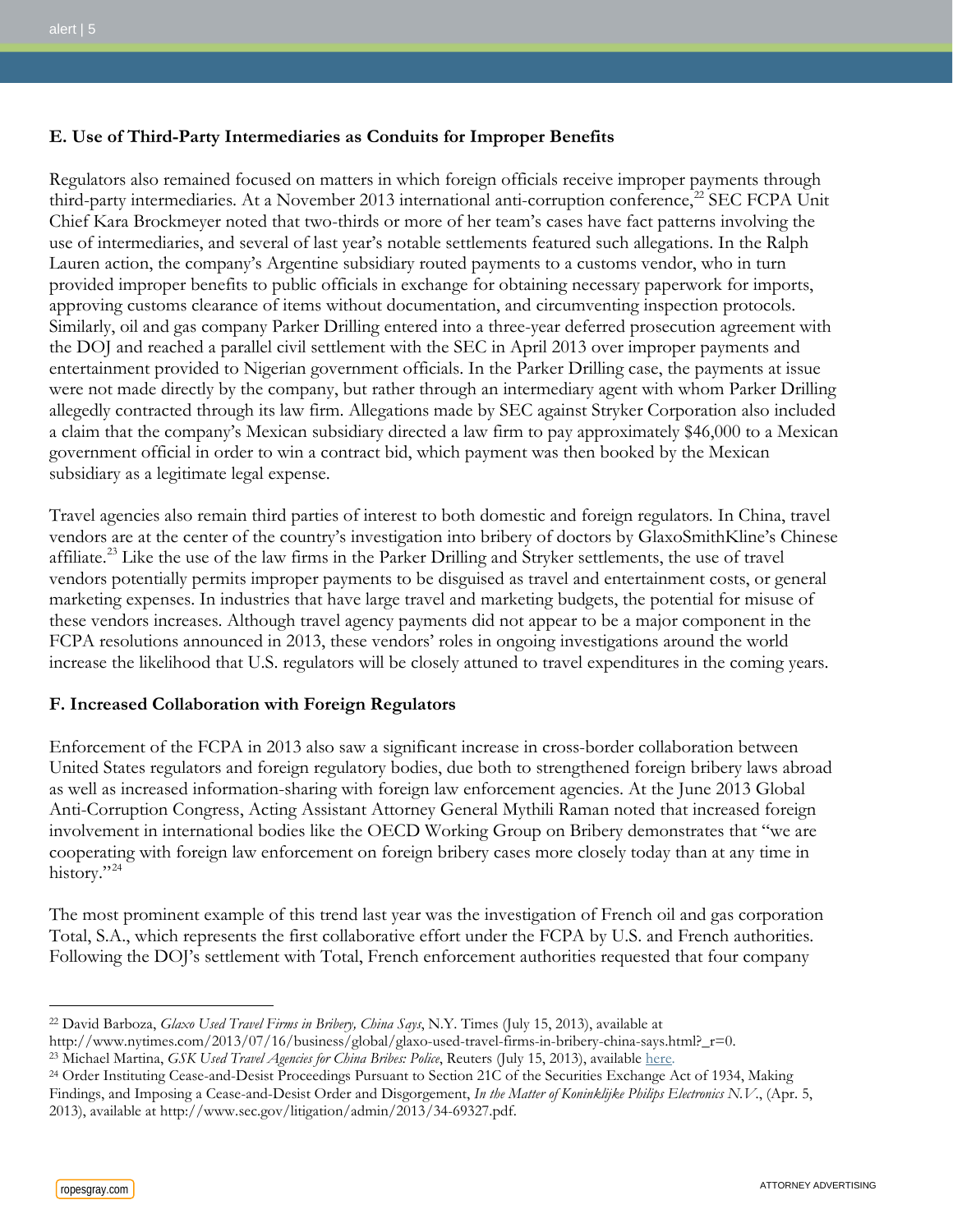executives be referred to the French Criminal Court to face charges of having violated that country's foreign bribery laws.

It is not always the United States that acts first. The SEC's Koninklijke Philips Electronics action demonstrates how foreign investigative efforts can serve as a catalyst for subsequent United States enforcement action. Following the foreign arrest of employees of the Polish subsidiary of Philips Electronics for health care-related bribery in 2009, the company conducted an internal investigation into the conduct in question. The company elected to self-report its findings to the SEC and DOJ in 2010, and agreed to pay \$4.5 million to the SEC in combined prejudgment interest and disgorgement penalties to resolve charges that the Polish subsidiary's employees made payments to public officials in order to secure public tenders for the purchase of certain medical equipment.<sup>25</sup>

Although the United Kingdom's Serious Fraud Office (SFO) has yet to bring a corporate prosecution since the implementation of the UK Bribery Act in 2010, the office appears to be making increasingly concerted efforts to target major corporations. In August 2013, the SFO brought its first charges under the Bribery Act against four executives of Sustainable AgroEnergy plc, in connection with an alleged  $f(23)$  million fraud relating to the sale of biofuel investment products. In November 2013, the SFO announced that it had initiated an investigation into the security firms G4S plc (responsible for security at the London 2012 Olympic Games) and Serco Group plc regarding overbilling of government contracts. And in December 2013, UK aircraft engine manufacturer Rolls-Royce Holdings plc announced that the SFO had commenced a criminal investigation into allegations that the company bribed officials in China and Indonesia through third-party intermediaries. Rolls-Royce initially self-reported the alleged misconduct to the SFO in 2012, some of which may date back to the 1990s (predating the Bribery Act itself). The allegations include charges that the company provided \$20 million and a car to the son of Indonesia's former dictator General Haji Muhammad Suharto as a bribe to influence the purchase of Rolls-Royce aircraft engines by Indonesian airlines.[26](#page-5-1)

The enactment of the UK Crime and Courts Act in August 2013 also is expected to significantly change the UK's approach to dealing with bribery and corruption. That legislation introduced the National Crime Agency, a new government organization that will have both an investigatory and criminal intelligence function (similar to the United States Federal Bureau of Investigation), to work alongside the SFO. The Crime and Courts Act also provides additional tools for the SFO to address bribery and corruption, with deferred prosecution agreements made available for the first time in the UK beginning in February 2014, as well as proposals to offer financial incentives to whistleblowers. The net effect of these changes is that the UK enforcement environment will now trend toward the United States enforcement climate.

## **III. Major Cases of 2013 and Early 2014**

*Weatherford International, Ltd.* DOJ and SEC announced a \$253 million "global settlement" of criminal and civil charges with oilfield supplier Weatherford International on November 26, 2013, related to the

 $\overline{a}$ <sup>25</sup> Alan Tovey, *SFO launches formal bribery investigation at Rolls-Royce*, The Telegraph, December 23, 2013. Available at

<span id="page-5-0"></span>http://www.telegraph.co.uk/finance/newsbysector/epic/rrdot/10534406/SFO-launches-formal-bribery-investigation-at-Rolls-Royce.html.

<span id="page-5-1"></span><sup>26</sup> Press Release, *Three Subsidiaries of Weatherford International Limited Agree to Plead Guilty to FCPA and Export Control Violations*, Department of Justice, November 26, 2013. Available at http://www.justice.gov/opa/pr/2013/November/13-crm-1260.html.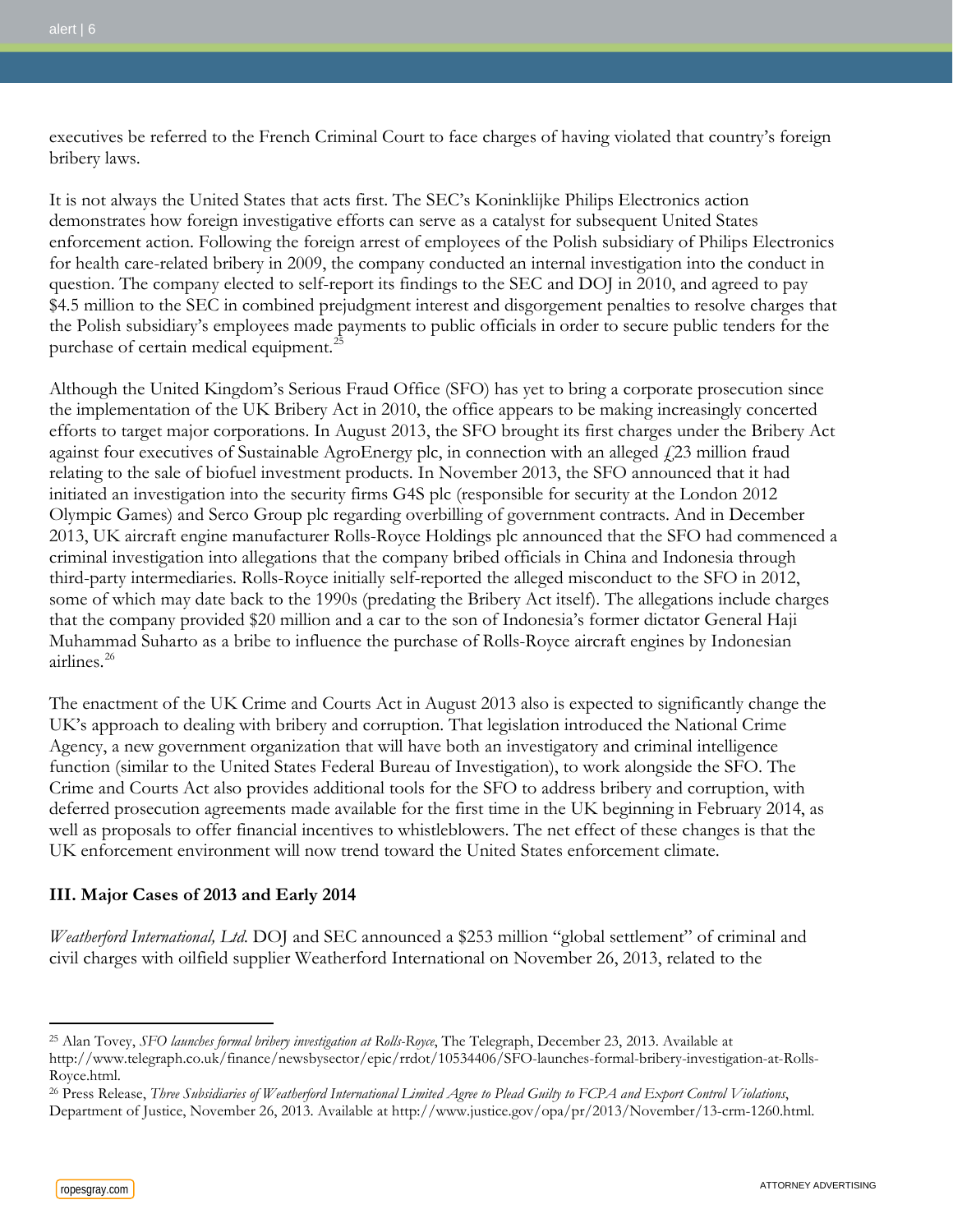company's purported bribery of foreign officials in Africa and the Middle East.<sup>[27](#page-6-0)</sup> The company also settled charges filed by the Department of the Treasury's Office of Foreign Asset Control ("OFAC") and Commerce's Bureau of Industry and Security ("BIS"). Weatherford signed a deferred prosecution agreement with the DOJ and agreed to pay \$87.2 million to settle criminal charges that it violated the internal controls provisions of the FCPA.<sup>[28](#page-6-1)</sup> The company also agreed to pay \$65.6 million in disgorgement and interest to settle the SEC's civil complaint charging that Weatherford violated the anti-bribery, books-and-records, and internal controls requirements of the Exchange Act.<sup>[29](#page-6-2)</sup> As part of this global resolution, Weatherford additionally paid an administrative civil penalty of \$50 million to resolve BIS charges that it exported oil and gas equipment from the United States to Cuba, Iran, and Syria in violation of the Export Administration Regulations and the Iran Transactions and Sanctions Regulations, and settled charges by OFAC that the same export activities also violated Treasury's embargo regulations. The SEC's complaint suggested that inaccurate accounting of Weatherford's transactions with embargoed countries may have constituted separate violations of the books-and-records and internal controls provisions of the Exchange Act. Finally, one of Weatherford's subsidiaries signed a separate agreement admitting to violations of the anti-bribery provisions of the FCPA and paid a \$450,000 penalty. Overall, Weatherford's was the eighth-largest FCPA settlement in the statute's history, and this case marks the first time that the SEC has alleged books-and-records charges based on a public company mischaracterizing transactions to hide the fact that it violated export control and sanctions laws.

According to the criminal information filed by the DOJ, a lack of sufficient internal controls created a corporate environment at Weatherford where illegal bribery was acceptable.<sup>[30](#page-6-3)</sup> Weatherford and its subsidiaries made improper payments to government officials in Africa through a joint venture in order to secure sensitive information about its competitors' pricing and obtain valuable contracts; paid bribes to a foreign government official through a freight forwarder in order to ensure that the government would renew a contract; awarded \$15 million in funds to a distributor through improper volume discounts that were used to create a slush fund to bribe decision-makers at a national oil company in the Middle East; and paid \$1.5 million in kickbacks to the Iraqi government in order to obtain contracts related to the United Nations' Oil for Food Program.

*Total, S.A.* French oil and gas company Total, S.A., which is listed on the NYSE, agreed to the third-largest settlement in FCPA history in May 2013 to resolve charges related to bribes paid to Iranian officials during the period from 1995 to 2004, as Total sought development contracts in the Iranian market.<sup>[31](#page-6-4)</sup> The company entered into a three-year deferred prosecution agreement with the DOJ, and paid \$245.2 million to settle criminal charges of conspiracy and violations of the FCPA books-and-records and internal controls provisions, as well as paying \$153 million in disgorgement and prejudgment interest to the SEC. The SEC alleged that Total made more than \$150 million in profits through the bribery scheme, whereby seemingly

<span id="page-6-0"></span><sup>27</sup> Deferred prosecution agreement available at http://www.justice.gov/criminal/fraud/fcpa/cases/weatherford-internationalltd/Weatherford-International-DPA.pdf.

<span id="page-6-1"></span><sup>28</sup> Press Release, *SEC Charges Weatherford International with FCPA Violations*, Securities and Exchange Commission, November 26, 2013. Available at http://www.sec.gov/News/PressRelease/Detail/PressRelease/1370540415694.

<span id="page-6-2"></span><sup>29</sup> Information available at http://www.justice.gov/criminal/fraud/fcpa/cases/weatherford-international-ltd/Weatherford-International-Information.pdf.

<span id="page-6-3"></span><sup>30</sup> Press Release, *French Oil and Gas Company, Total, S.A., Charged in the United States and France in Connection with an International Bribery Scheme*, Department of Justice, May 29, 2013. Available at http://www.justice.gov/criminal/fraud/fcpa/cases/totalsa/2013-05-29 total-information-filed.pdf.

<span id="page-6-4"></span><sup>31</sup> Samuel Rubenfeld, *Stryker Corp. Settles FCPA Case, Pays \$13 Million*, Wall Street Journal, October 24, 2013. Available at http://blogs.wsj.com/riskandcompliance/2013/10/24/stryker-corp-settles-fcpa-case-pays-13-million/.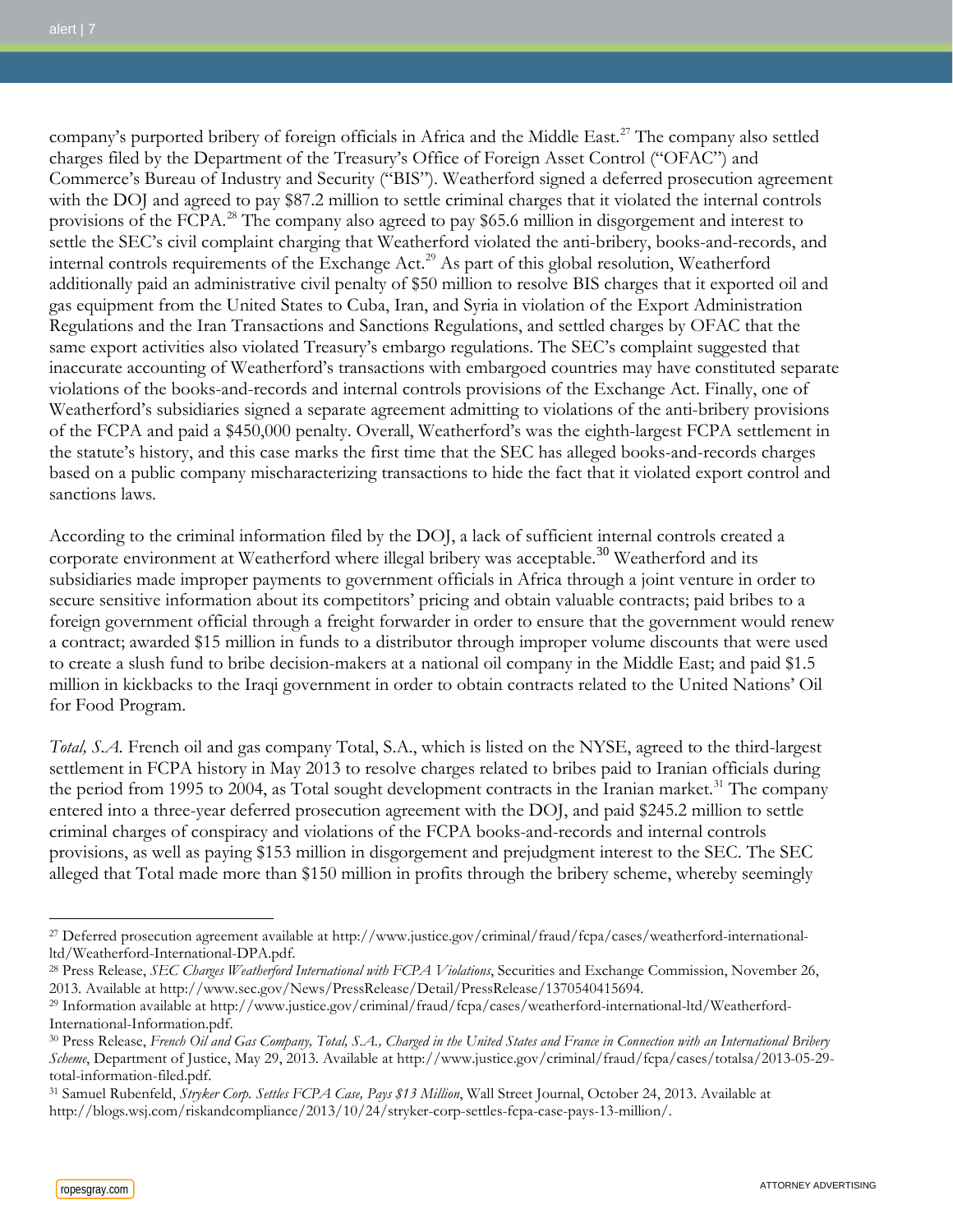legitimate consulting agreements were drawn up with intermediaries chosen by Iranian officials to whom the improper payments were subsequently funneled.

At the same time that the SEC settlement was announced, French authorities stated that they also planned to bring charges in their criminal courts against Total, its chairman and chief executive officer, and two other individuals for violations of French anti-corruption law.

*Diebold.* ATM manufacturer Diebold signed deferred prosecution agreements with the DOJ and SEC on October 22, 2013 to settle violations of the anti-bribery, books-and-records and internal controls provisions of the FCPA, agreeing to pay a total of \$48.17 million in penalties, disgorgement and interest. According to the DOJ's criminal information, Diebold paid \$1.75 million in cash, gifts, and travel expenses between 2005 and 2010 to secure contracts with state-owned and -controlled banks in China and Indonesia, falsely recording the amounts as legitimate payments routed through third parties and, in the case of leisure trips given to some officials, as travel to training meetings. The company also entered into a false contract for services with a Russian distributor, which used the funds to bribe employees of private banks in that country.

*Ralph Lauren Corporation.* The DOJ and SEC announced twin non-prosecution agreements with New York clothing company Ralph Lauren on April 22, 2013, after the parent corporation self-reported that one of its subsidiaries had made payments over a five-year period to Argentinian customs officials to clear goods without inspection or proper documentation. The payments were routed through a customs clearing agency, which created fake invoices for legitimate services. Both federal agencies lauded Ralph Lauren's prompt reporting and thorough self-investigation of the violations, and the company paid only an \$882,000 criminal penalty and \$734,846 in disgorgement and interest to the SEC.

*Stryker.* Of the major settlements concluded in 2013, Stryker Corporation's covered conduct over the broadest geographic area. The medical device and technology company agreed to the resolution of an administrative proceeding before the SEC, which alleged that from 2003 to 2007, the company used third parties to make payments to keep or win contracts to supply medical products and devices to state-controlled entities in Mexico, Poland, Romania, Argentina and Greece. Stryker and its subsidiaries purportedly concealed these payments as legal expenses (with, in one instance, a Mexican law firm acting as intermediary), honoraria for speaking engagements, donations for medical research, and travel to tour Stryker's U.S. facilities. To settle these charges (which Stryker neither admitted or denied), the company paid civil disgorgement of \$7.5 million, prejudgment interest of \$2.28 million, and a penalty of \$3.5 million. Stryker's conduct was charged solely under the books-and-records and internal controls provisions, and not the antibribery provision. Upon announcement of the SEC settlement, a Stryker spokesperson said the DOJ had closed a parallel investigation into the company[.32](#page-7-0)

*Alcoa World Alumina LLC.* In the first major settlement of 2014, aluminum giant Alcoa paid \$384,000,000 in a global settlement with DOJ and SEC to resolve charges that it paid millions of dollars in bribes to officials in Bahrain through an intermediary. The settlement included a \$209,000,000 criminal fine; a \$14,000,000 asset forfeiture; and \$161,000,000 in civil disgorgement. The DOJ criminal information detailed complex financial transactions used to facilitate kickback payments from Alcoa's Australian subsidiary to officials of Alba, an aluminum smelter controlled by the government of Bahrain, to which Alcoa purportedly supplied raw

<span id="page-7-0"></span><sup>&</sup>lt;sup>32</sup> Press Release, *Alcoa World Alumina Agrees to Plead Guilty to Foreign Bribery and Pay \$223 Million in Fines and Forfeiture*, Department of Justice, January 9, 2014. Available at http://www.justice.gov/opa/pr/2014/January/14-crm-019.html.